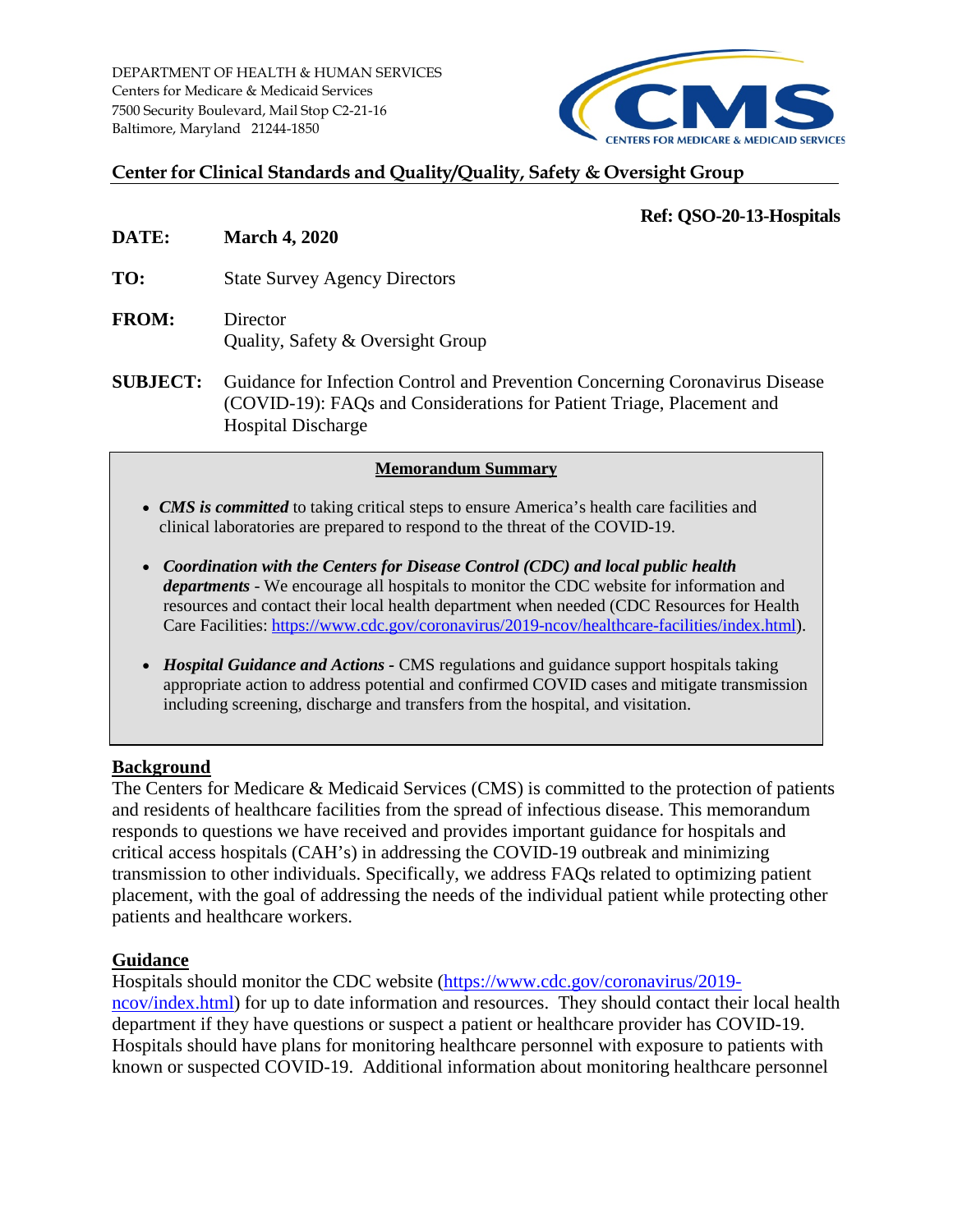is available here: [https://www.cdc.gov/coronavirus/2019-ncov/hcp/guidance-risk-assesment](https://www.cdc.gov/coronavirus/2019-ncov/hcp/guidance-risk-assesment-hcp.html)[hcp.html](https://www.cdc.gov/coronavirus/2019-ncov/hcp/guidance-risk-assesment-hcp.html)

# **Guidance for Addressing Patient Triage and Placement of Patients with known or suspected COVID-19**

### **Which patients are at risk for severe disease for COVID-19?**

Based upon CDC data, older adults and those with underlying chronic medical conditions or immunocompromised state may be most at risk for severe outcomes. This should be considered in the decision to monitor the patient as an outpatient or inpatient.

### **How should facilities screen visitors and patients for COVID-19?**

Hospitals should identify visitors and patients at risk for having COVID-19 infection before or immediately upon arrival to the healthcare facility. They should ask patients about the following:

- 1. Fever or symptoms of a respiratory infection, such as a cough and sore throat.
- 2. International travel within the last 14 days to restricted countries. For updated information on restricted countries visit: [https://www.cdc.gov/coronavirus/2019](https://www.cdc.gov/coronavirus/2019-ncov/travelers/index.html) [ncov/travelers/index.html](https://www.cdc.gov/coronavirus/2019-ncov/travelers/index.html)
- 3. Contact with someone with known or suspected COVID-19.

For patients, implement respiratory hygiene and cough etiquette (i.e., placing a facemask over the patient's nose and mouth if that has not already been done) and isolate the patient in an examination room with the door closed. If the patient cannot be immediately moved to an examination room, ensure they are not allowed to wait among other patients seeking care. Identify a separate, well-ventilated space that allows waiting patients to be separated by 6 or more feet, with easy access to respiratory hygiene supplies. In some settings, medically-stable patients might opt to wait in a personal vehicle or outside the healthcare facility where they can be contacted by mobile phone when it is their turn to be evaluated.

Inform infection prevention and control services, local and state public health authorities, and other healthcare facility staff as appropriate about the presence of a person under investigation for COVID-19. Additional guidance for evaluating patients in U.S. for COVID-19 infection can be found on the CDC [COVID-19 website.](https://www.cdc.gov/coronavirus/2019-nCoV/guidance-hcp.html)

Provide supplies for respiratory hygiene and cough etiquette, including 60%-95% alcohol-based hand sanitizer (ABHS), tissues, no touch receptacles for disposal, facemasks, and tissues at healthcare facility entrances, waiting rooms, patient check-ins, etc.

### **How should facilities monitor or restrict health care facility staff?**

The same screening performed for visitors should be performed for hospital staff.

- Health care providers (HCP) who have signs and symptoms of a respiratory infection should not report to work.
- Any staff that develop signs and symptoms of a respiratory infection while on-the-job, should: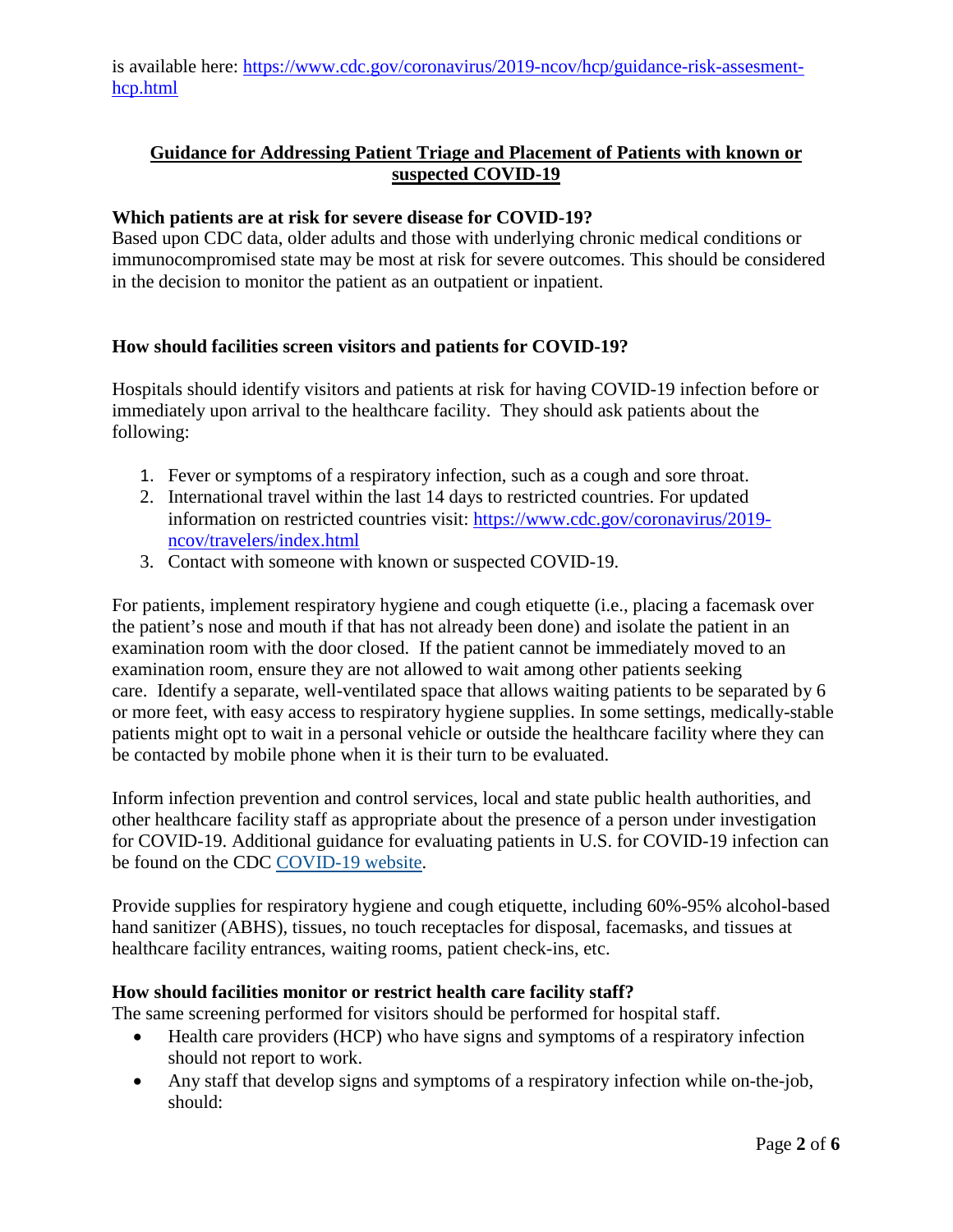- o Immediately stop work, put on a facemask, and self-isolate at home;
- o Inform the hospital's infection preventionist, and include information on individuals, equipment, and locations the person came in contact with; and
- o Contact and follow the local health department recommendations for next steps (e.g., testing, locations for treatment).
- Refer to the CDC guidance for exposures that might warrant restricting asymptomatic healthcare personnel from reporting to work [\(https://www.cdc.gov/coronavirus/2019](https://www.cdc.gov/coronavirus/2019-ncov/hcp/guidance-risk-assesment-hcp.html) [ncov/hcp/guidance-risk-assesment-hcp.html\)](https://www.cdc.gov/coronavirus/2019-ncov/hcp/guidance-risk-assesment-hcp.html).

Hospitals should contact their local health department for questions, and frequently review the CDC website dedicated to COVID-19 for health care professionals [\(https://www.cdc.gov/coronavirus/2019-nCoV/hcp/index.html\)](https://www.cdc.gov/coronavirus/2019-nCoV/hcp/index.html).

### **What are recommended infection prevention and control practices, including considerations for patient placement, when evaluating and care for a patients with known or suspected COVID-19?**

Recommendations for patient placement and other detailed infection prevention and control recommendations regarding hand hygiene, Transmission-Based Precautions, environmental cleaning and disinfection, managing visitors, and monitoring and managing healthcare personnel are available in the [CDC Interim Infection Prevention and Control Recommendations for](https://www.cdc.gov/coronavirus/2019-ncov/infection-control/control-recommendations.html)  [Patients with Confirmed Coronavirus Disease 2019 \(COVID-19\) or Persons under Investigation](https://www.cdc.gov/coronavirus/2019-ncov/infection-control/control-recommendations.html)  [for COVID-19 in Healthcare Settings.](https://www.cdc.gov/coronavirus/2019-ncov/infection-control/control-recommendations.html)

# **Do all patients with known or suspected COVID-19 infection require hospitalization?**

Patients may not require hospitalization and can be managed at home if they are able to comply with monitoring requests. More information is available here:<https://www.cdc.gov/coronavirus/2019-ncov/hcp/guidance-home-care.html>

### **Are there specific considerations for patients requiring diagnostic or therapeutic interventions?**

Patients with known or suspected COVID-19 should continue to receive the intervention appropriate for the severity of their illness and overall clinical condition. Because some procedures create high risks for transmission (e.g., intubation) additional precautions include: 1) HCP should wear all recommended PPE, 2) the number of HCP present should be limited to essential personnel, and 3) the room should be cleaned and disinfected in accordance with environmental infection control guidelines.

Additional information about performing aerosol-generating procedures is available here: [https://www.cdc.gov/coronavirus/2019-ncov/infection-control/control](https://www.cdc.gov/coronavirus/2019-ncov/infection-control/control-recommendations.html)[recommendations.html](https://www.cdc.gov/coronavirus/2019-ncov/infection-control/control-recommendations.html)

### **When is it safe to discontinue Transmission-based Precautions for hospitalized patients with COVID-19?**

The decision to discontinue [Transmission-Based Precautions](https://www.cdc.gov/coronavirus/2019-ncov/infection-control/control-recommendations.html) for hospitalized patients with COVID-19 should be made on a case-by-case basis in consultation with clinicians, infection prevention and control specialists, and public health officials. This decision should consider disease severity, illness signs and symptoms, and results of laboratory testing for COVID-19 in respiratory specimens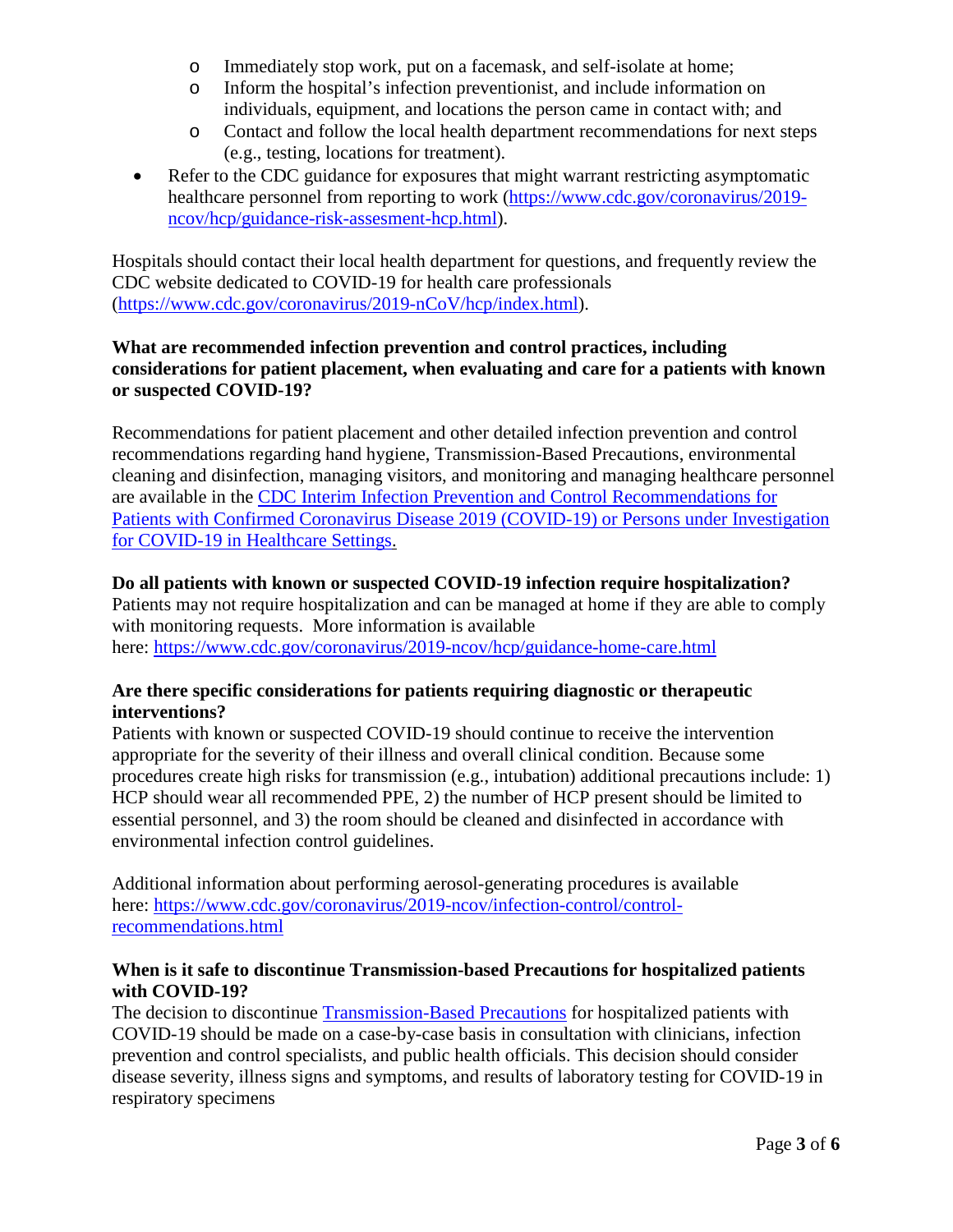More detailed information about criteria to discontinue Transmission-Based Precautions are available here: [https://www.cdc.gov/coronavirus/2019-ncov/hcp/disposition-hospitalized](https://www.cdc.gov/coronavirus/2019-ncov/hcp/disposition-hospitalized-patients.html)[patients.html](https://www.cdc.gov/coronavirus/2019-ncov/hcp/disposition-hospitalized-patients.html)

### **Can hospitals restrict visitation of patients?**

Medicare regulations require a hospital to have written policies and procedures regarding the visitation rights of patients, including those setting forth any clinically necessary or reasonable restriction or limitation that the hospital may need to place on such rights and the reasons for the clinical restriction or limitation. CMS sub-regulatory guidance identifies infection control concern as an example of when clinical restrictions may be warranted. Patients must be informed of his/her visitation rights and the clinical restrictions or limitations on visitation.

The development of such policies and procedures require hospitals to focus efforts on preventing and controlling infections, not just between patients and personnel, but also between individuals across the entire hospital setting (for example, among patients, staff, and visitors) as well as between the hospital and other healthcare institutions and settings and between patients and the healthcare environment. Hospitals should work with their local, State, and Federal public health agencies to develop appropriate preparedness and response strategies for communicable disease threats.

### **What are the considerations for discharge to a subsequent care location for patients with COVID-19?**

The decision to discharge a patient from the hospital should be made based on the clinical condition of the patient. If Transmission-Based Precautions must be continued in the subsequent setting, the receiving facility must be able to implement all recommended infection prevention and control recommendations.

Although COVID-19 patients with mild symptoms may be managed at home, the decision to discharge to home should consider the patient's ability to adhere to isolation recommendations, as well as the potential risk of secondary transmission to household members with immunocompromising conditions. More information is available here: <https://www.cdc.gov/coronavirus/2019-ncov/hcp/guidance-home-care.html>

### **What are the implications of the Medicare Hospital Discharge Planning Regulations for Patients with COVID-19?**

Medicare's Discharge Planning Regulations (which were updated in November 2019) requires that hospital assess the patient's needs for post-hospital services, and the availability of such services. When a patient is discharged, all necessary medical information (including communicable diseases) must be provided to any post-acute service provider. For COVID-19 patients, this must be communicated to the receiving service provider prior to the discharge/transfer and to the healthcare transport personnel.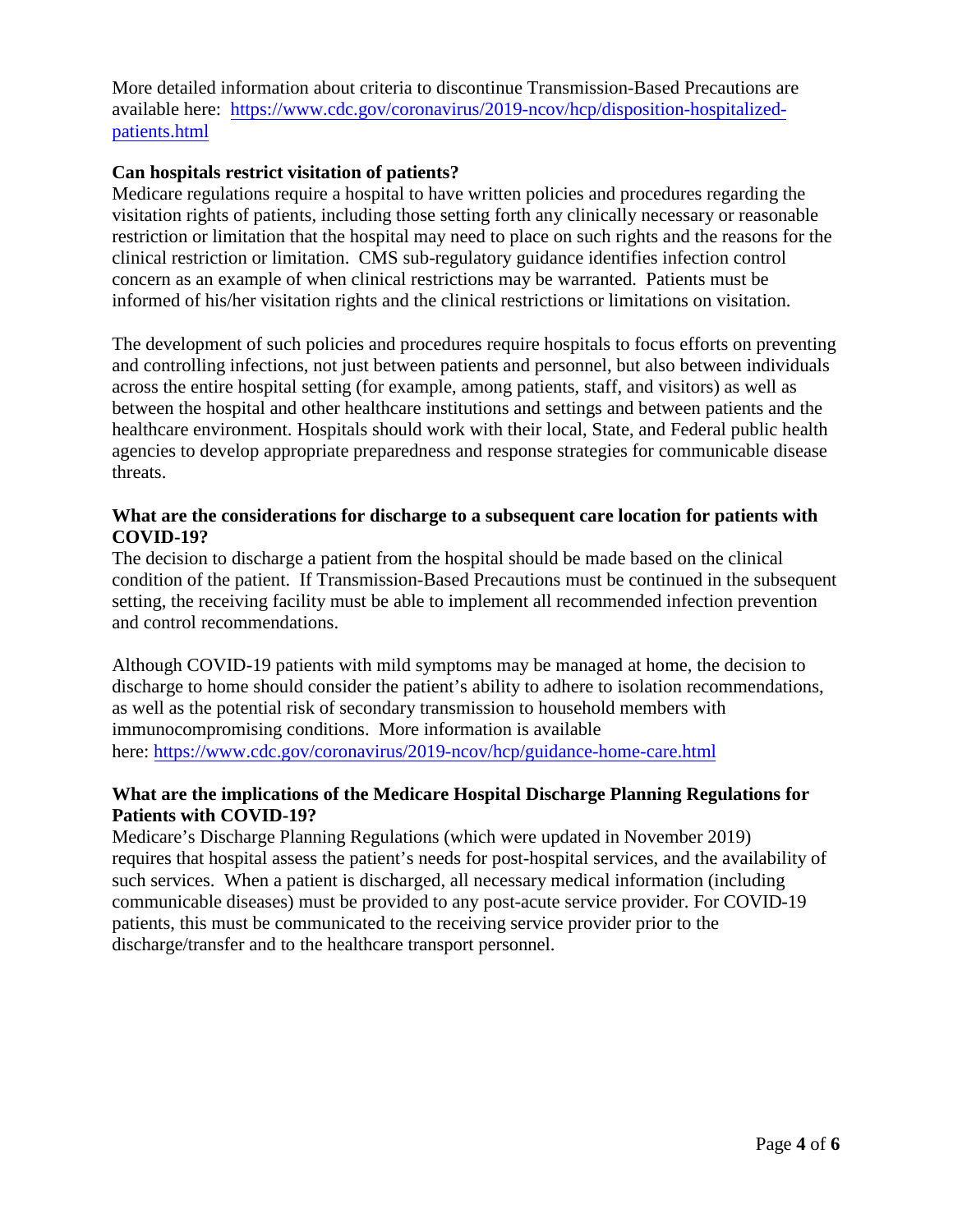concern as an example of when clinical restrictions may be warranted. Patients must be informed of his/her visitation rights and the clinical restrictions or limitations on visitation.

The development of such policies and procedures require hospitals to focus efforts on preventing and controlling infections, not just between patients and personnel, but also between individuals across the entire hospital setting (for example, among patients, staff, and visitors) as well as between the hospital and other healthcare institutions and settings and between patients and the healthcare environment. Hospitals should work with their local, State, and Federal public health agencies to develop appropriate preparedness and response strategies for communicable disease threats.

# **Important CDC Resources:**

- CDC Resources for Health Care Facilities: [https://www.cdc.gov/coronavirus/2019](https://www.cdc.gov/coronavirus/2019-ncov/healthcare-facilities/index.html) [ncov/healthcare-facilities/index.html](https://www.cdc.gov/coronavirus/2019-ncov/healthcare-facilities/index.html)
- CDC Updates: <https://www.cdc.gov/coronavirus/2019-ncov/whats-new-all.html>
- CDC FAQ for COVID-19: [https://www.cdc.gov/coronavirus/2019-ncov/infection](https://www.cdc.gov/coronavirus/2019-ncov/infection-control/infection-prevention-control-faq.html)[control/infection-prevention-control-faq.html](https://www.cdc.gov/coronavirus/2019-ncov/infection-control/infection-prevention-control-faq.html)
- CDC Interim Infection Prevention and Control Recommendations for Patients with Confirmed Coronavirus Disease 2019 (COVID19) or Persons Under Investigation for COVID-19 in Healthcare Settings.: **[https://www.cdc.gov/coronavirus/2019](https://www.cdc.gov/coronavirus/2019-ncov/infection-control/controrecommendations.html?CDC_AA_refVal=https%3A%2F%2Fwww.cdc.gov%2Fcoronavirus%2F2019-ncov%2Fhcp%2Finfection-control.html) [ncov/infection](https://www.cdc.gov/coronavirus/2019-ncov/infection-control/controrecommendations.html?CDC_AA_refVal=https%3A%2F%2Fwww.cdc.gov%2Fcoronavirus%2F2019-ncov%2Fhcp%2Finfection-control.html)[control/controrecommendations.html?CDC\\_AA\\_refVal=https%3A%2F%2Fwww.c](https://www.cdc.gov/coronavirus/2019-ncov/infection-control/controrecommendations.html?CDC_AA_refVal=https%3A%2F%2Fwww.cdc.gov%2Fcoronavirus%2F2019-ncov%2Fhcp%2Finfection-control.html) [dc.gov%2Fcoronavirus%2F2019-ncov%2Fhcp%2Finfection-control.html](https://www.cdc.gov/coronavirus/2019-ncov/infection-control/controrecommendations.html?CDC_AA_refVal=https%3A%2F%2Fwww.cdc.gov%2Fcoronavirus%2F2019-ncov%2Fhcp%2Finfection-control.html)**

# **CDC Updates:**

<https://www.cdc.gov/coronavirus/2019-ncov/whats-new-all.html>

# **CMS Resources**

CMS has additional guidance which may be beneficial to hospitals related to EMTALA requirements and other topics surrounding the health and safety standards during emergencies. The document Provider Survey and Certification Frequently Asked Questions (FAQs), Declared Public Health Emergency All-Hazards are located at [https://www.cms.gov/Medicare/Provider-](https://www.cms.gov/Medicare/Provider-Enrollment-and-Certification/SurveyCertEmergPrep/Downloads/All-Hazards-FAQs.pdf)[Enrollment-and-Certification/SurveyCertEmergPrep/Downloads/All-Hazards-FAQs.pdf.](https://www.cms.gov/Medicare/Provider-Enrollment-and-Certification/SurveyCertEmergPrep/Downloads/All-Hazards-FAQs.pdf) These FAQs are not limited to situations involving 1135 Waivers, but are all encompassing FAQs related to public health emergencies and survey activities and functions.

**Contact:** Questions about this memorandum should be addressed to OSOG EmergencyPrep@cms.hhs.gov. Questions about COVID-19 guidance/screening criteria should be addressed to the State Epidemiologist or other responsible state or local public health officials in your state.

**Effective Date:** Immediately. This policy should be communicated with all survey and certification staff, their managers and the State/Regional Office training coordinators immediately.